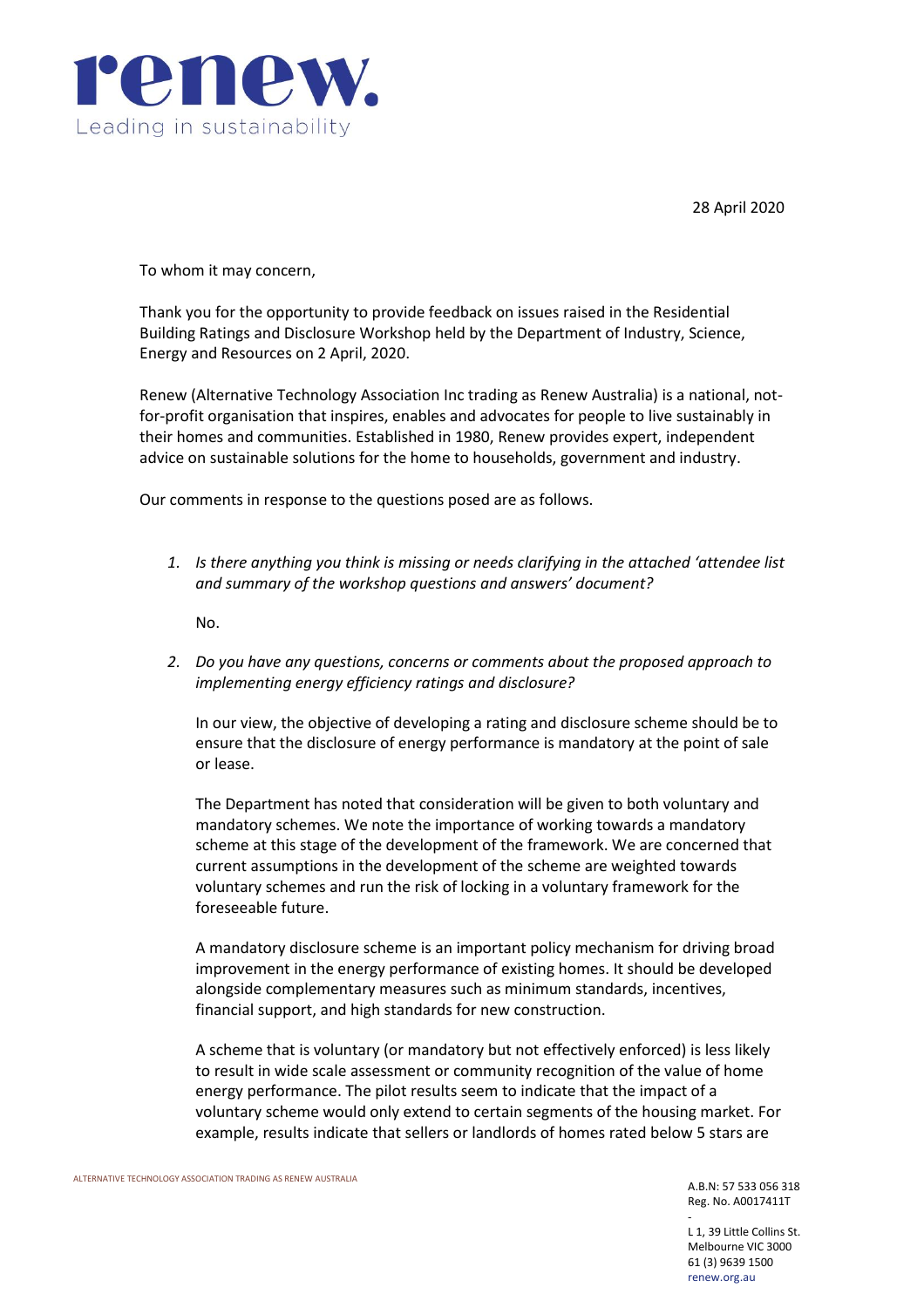

simply not choosing to disclose the energy rating of the home, even when the rating is above average.

Incentives such as preferential borrowing rates for homes with high energy performance are positive, but should be developed alongside broader mandatory disclosure policies covering all homes and minimum standards for rental homes.

We believe that development of the framework must include clear mechanisms and proposed timeframes to achieve a mandatory disclosure scheme.

*3. Are the timeframes for engagement reasonable, workable, possible?* 

The proposed timeframes appear to be reasonable and achievable for the proposed goals. Our concern is that the timeframes do not appear to include work towards a mandatory scheme that extends beyond voluntary uptake, social housing and financial institutions. If no engagement relevant to a broader, mandatory scheme is undertaken at the current stage, then we are concerned that a mandatory scheme could be significantly delayed, or worse, precluded altogether by the selection of voluntary or market-based options at this early stage.

Furthermore, we agree with comments made in the recent meeting that the period following the Coronavirus shutdown is an important opportunity to create jobs and meet broader objectives by scaling up energy rating activities. We believe that consideration should be given to the role of energy ratings activities in a stimulus plan for housing, for example by significantly extending the pilot.

*4. Who do you think the key stakeholders are that need to be engaged in the process?*

We believe that community groups must be represented in the process alongside industry and government bodies. The Healthy and Affordable Homes coalition is made up of 65 consumer and community organisations who are working to bring a community voice to housing and energy policy. Renew is a member of this coalition. The coalition seeks ongoing opportunities to engage and contribute to the process.

*5. With consideration of achieving a Scheme and Tools by the COAG timeline of mid-2021 and to be the best fit-for-purpose to achieve the different outcomes, which Scheme/Tool option is the most appropriate (refer to the attached presentation slide 45)?*

We support the development of a clear, trusted, government-backed scorecard as articulated in option B. We believe it is important to build community understanding of energy ratings and minimise confusion or conflicting information that may exist in the absence of a clear public standard. Maintaining a clear standard that can be applied fairly and evenly across all housing sectors is an important goal for the framework.

There is already significant confusion within industry, and certainly from consumers, about the different ratings tools, models and systems that exist to assess energy

-